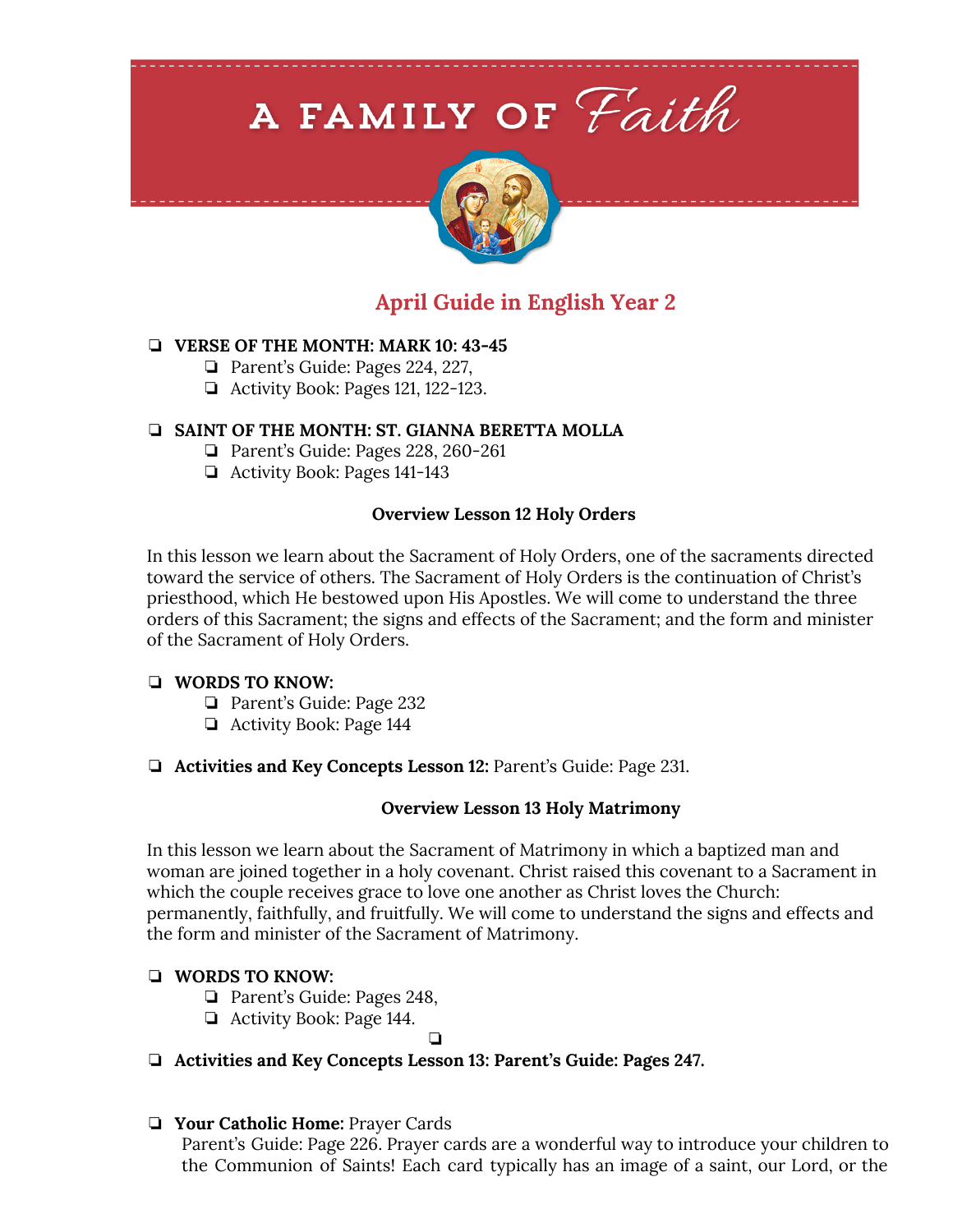Blessed Virgin on one side and, on the other, a prayer associated with that particular image.

The first prayer cards were sold as a keepsake to pilgrims in the Middle Ages to commemorate their visit to some holy site or shrine. Since then, the popularity of prayer cards has endured as they are reminders of our friends in heaven.

Find prayer cards of your children's patron saints, or patrons of activities that your children are involved in; for example, St. Cecilia is the patron saint of musicians, St. Sebastian of athletes, and Sts. Gemma Galgani and Thomas Aquinas of students. Place saints you are particularly devoted to in your home prayer space. For the rest, get a binder where your children can collect and even trade prayer cards with the other children of your parish community.

# **BY THE END OF THIS MONTH, YOUR CHILDREN SHOULD BE ABLE TO:**

#### ❏ **Recite this month's Scripture Passage.**

- ❏ Parent's Guide: Pages 224, 227
- ❏ Activity Book: Pages 121, 122-123

# ❏ **Define this month's Words to Know**

- ❏ Parent's Guide: Pages 232, 248
- ❏ Activity Book: Page 144

#### ❏ **Explain the Sacrament of Holy Orders.**

- ❏ Parent's Guide: Pages 233-246
- ❏ Activity Book: Pages 124-125, 126, 127-128 (Answers in Parent's Guide Page 239), 129-131, 132-133 (Answers in Parent's Guide Page 242), 134, 135

# ❏ **Explain the Sacrament of Matrimony.**

- ❏ Parent's Guide: Pages 249-259
- ❏ Activity Book: Pages 136-138 (Answers in Parent's Guide Pages 252-253), 139, 140.

#### ❏ **Explain how these two Sacraments are fulfilled in service.**

- ❏ Parent's Guide: Pages 234-237, 240-244, 256-258
- ❏ Activity Book: Pages 124-125, 126, 129-131, 132-133 (Answers in Parent's Guide page 242), 136-138 (Answers in Parent's Guide Pages 252- 253)

#### ❏ **Tell you about St. Gianna Beretta Molla.**

- ❏ Parent's Guide: Pages 260-261
- ❏ Activity Book: Pages 141-143.

# *April in Review*

#### **This month your children should be able to answer these questions:**

#### ❏ **What does God call each of us to do?**

- ❏ Parent's Guide: Pages 236-237
- ❏ Activity Book: Page 126.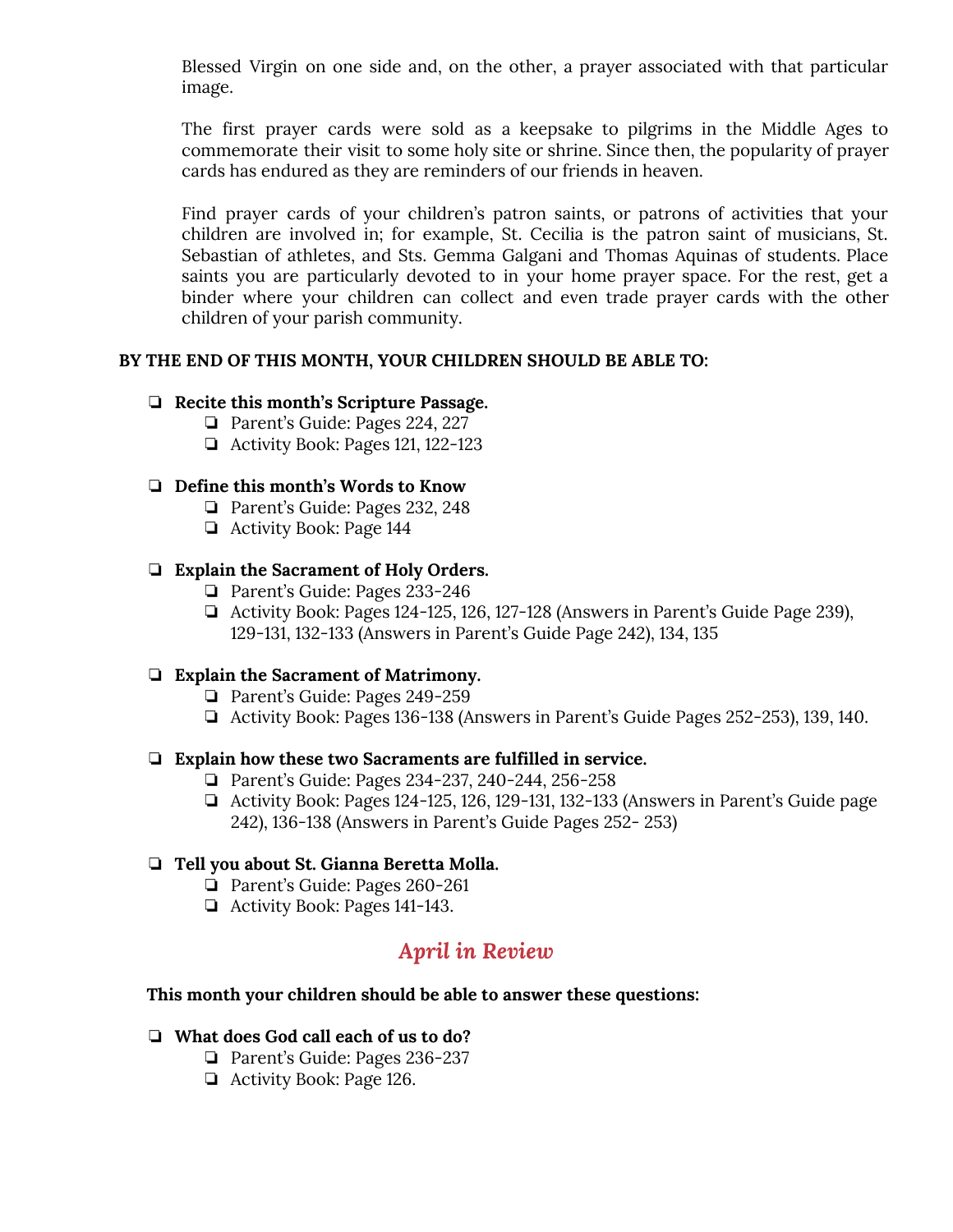# ❏ **How do bishops, priests, and deacons continue Christ's ministry?**

- ❏ Parent's Guide: Pages 233-235, 243-244
- ❏ Activity Book: Pages 124-125, 134, 135

# ❏ **What is a sacramental marriage?**

- ❏ Parent's Guide: Pages 249-259
- ❏ Activity Book: Pages 136-138 (Answers in Parent's Guide Pages 252-253), 139, 140.

# **In Lesson 12 your children learned:**

# ❏ **Christ brings His ministry to us through called men who receive Holy Orders.**

- ❏ Parent's Guide: Pages 233-242
- ❏ Activity Book: Pages 124-125, 126, 127-128 (Answers in Parent's Guide Page 239), 129-131, 132-133 (Answers in Parent's Guide on Page 242).

# ❏ **Our bishops and priests lead us in faith and show us the way to Heaven.**

- ❏ Parent's Guide: Pages 243-246
- ❏ Activity Book: Pages 134, 135

#### **In Lesson 13 your children learned:**

- ❏ **In the Sacrament of Marriage a man and a woman enter into a lifetime commitment to covenantal love.**
	- ❏ Parent's Guide: Pages 249-253
	- ❏ Activity Book: Pages 136-138
	- ❏ (Answers in Parent's Guide: Pages 252-253).

# ❏ **The exchange of consent between the couple makes the marriage. The Holy Spirit seals their covenant.**

- ❏ Parent's Guide: Pages 254-259
- ❏ Activity Book: Pages 139, 140

# **Recommended Activities:**

- ❏ Parent's Guide: Pages 226, 227, 229, 232, 233-235, 236-237, 238-239, 240-242, 243- 244, 245-246, 248, 249-250, 251-253, 254-255, 256-258, 259, 260-261, 262.
- ❏ Activity Book: Pages 122-123, 124-125, 126, 127-128 (Answers in Parent's Guide: 239), 129-131, 132-133 (Answers in Parent's Guide: Page 242), 134, 135, 136-138 (Answers in Parent's Guide: Pages 252-253), 139, 140, 141-143, 144.